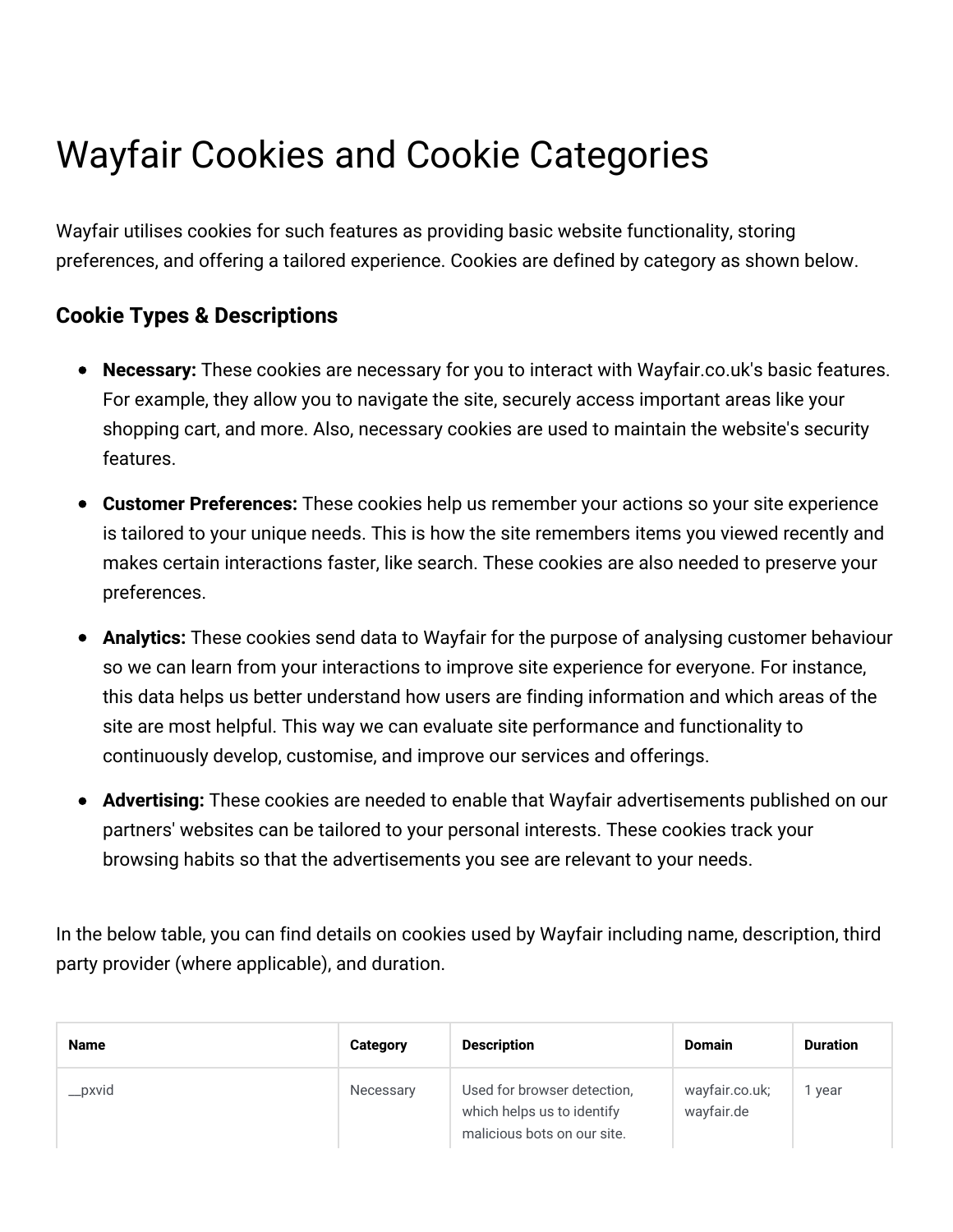|                              |           | (PerimeterX)                                                                                                                                                                                                                                                                                    |                              |            |
|------------------------------|-----------|-------------------------------------------------------------------------------------------------------------------------------------------------------------------------------------------------------------------------------------------------------------------------------------------------|------------------------------|------------|
| $\equiv$ ssid                | Necessary | Used for fraud detection and<br>prevention. This identifies<br>unique visitors. (Sift Science)                                                                                                                                                                                                  | wayfair.co.uk;<br>wayfair.de |            |
| _stripe_mid                  | Necessary | Used to execute credit card<br>payments and detect and<br>prevent fraud. The cookie<br>remembers the user in order to<br>enable the processing of<br>payments without the need for<br>the website to collect or store<br>credit card information. (Stripe)                                      | wayfair.co.uk;<br>wayfair.de | 1 year     |
| __stripe_sid                 | Necessary | Used to execute credit card<br>payments and detect and<br>prevent fraud. The cookie<br>remembers the user in order to<br>enable the processing of<br>payments without the need for<br>the website to collect or store<br>credit card information. (Stripe)                                      | wayfair.co.uk;<br>wayfair.de | 30 minutes |
| $-px$                        | Necessary | Used to maintain a PerimeterX<br>session, which helps us to<br>identify malicious bots on our<br>site. (PerimeterX)                                                                                                                                                                             | wayfair.co.uk;<br>wayfair.de | 2 days     |
| _px_8682784832_cs            | Necessary | Used for detecting malicious<br>requests to web pages and API<br>endpoints on our web sites and<br>services to prevent abuse (e.g.<br>hijacking the user session or<br>improperly redirecting to false<br>page and scripts) and improve<br>the security of the user<br>experience. (PerimeterX) | wayfair.co.uk;<br>wayfair.de | 30 minutes |
| _px_f394gi7Fvmc43dfg_user_id | Necessary | Used for detecting malicious<br>requests to web pages and API<br>endpoints on our web sites and<br>services to prevent abuse (e.g.<br>hijacking the user session or<br>improperly redirecting to false<br>page and scripts) and improve<br>the security of the user<br>experience. (PerimeterX) | wayfair.co.uk;<br>wayfair.de | 2 days     |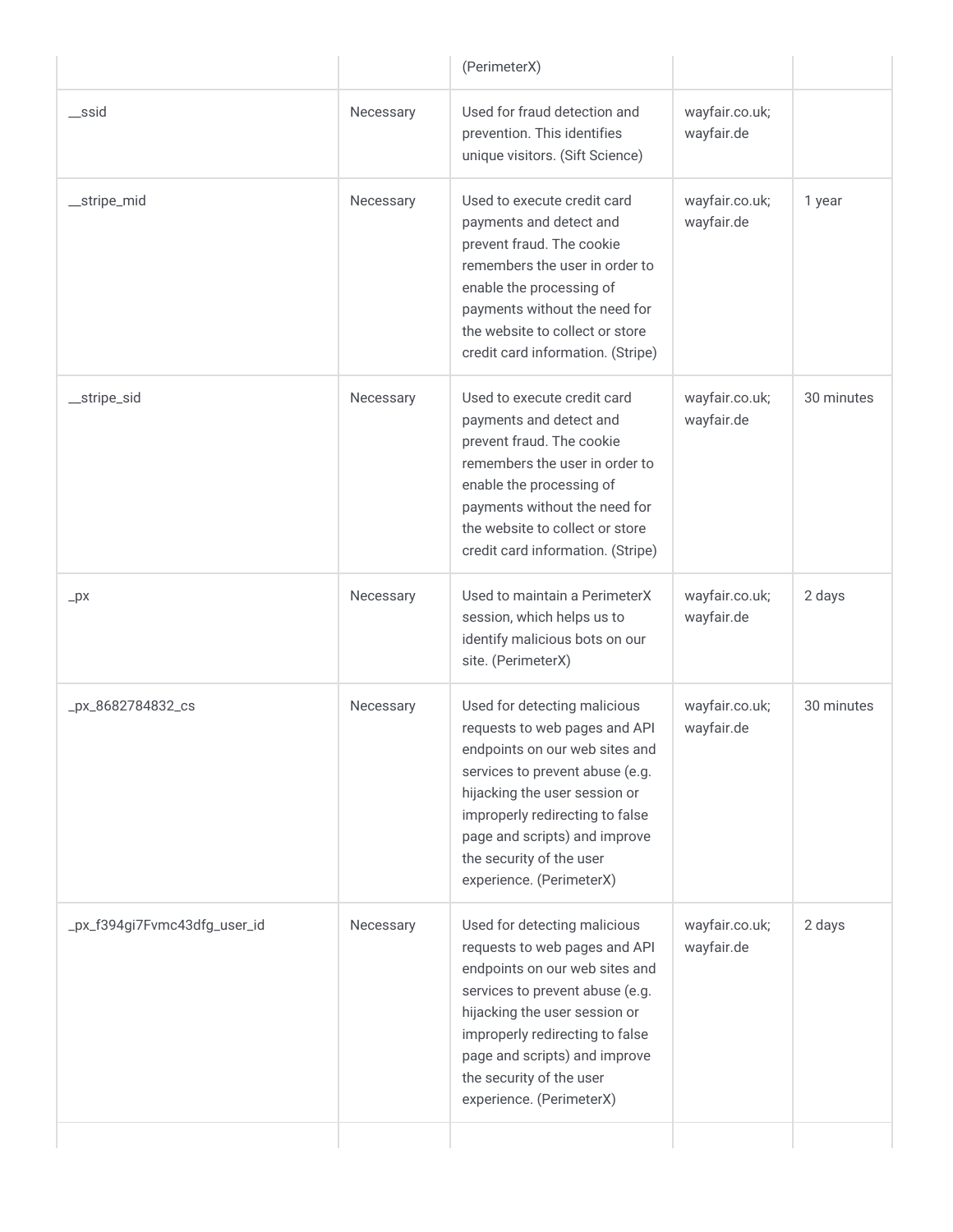| $-px3$      | Necessary | Used to maintain a PerimeterX<br>session, which helps us to<br>identify malicious bots on our<br>site. (PerimeterX)                                                    | wayfair.co.uk;<br>wayfair.de | 2 days |
|-------------|-----------|------------------------------------------------------------------------------------------------------------------------------------------------------------------------|------------------------------|--------|
| _pxCaptcha  | Necessary | Determines whether to serve<br>the PerimeterX reCAPTCHA,<br>which helps us to identify<br>malicious bots on our site.<br>(PerimeterX)                                  | wayfair.co.uk;<br>wayfair.de |        |
| $pxff\_cc$  | Necessary | Used to flag features for<br>browser detection, which helps<br>us to identify malicious bots on<br>our site. This does not contain<br>user-specific data. (PerimeterX) | wayfair.co.uk;<br>wayfair.de | 1 day  |
| $pxf_f$     | Necessary | Used to flag features for<br>browser detection, which helps<br>us to identify malicious bots on<br>our site. This does not contain<br>user-specific data. (PerimeterX) | wayfair.co.uk;<br>wayfair.de | 1 day  |
| _pxff_idp_c | Necessary | Used for browser detection,<br>which helps us to identify<br>malicious bots on our site.<br>(PerimeterX)                                                               | wayfair.co.uk;<br>wayfair.de | 1 year |
| $pxf_f$     | Necessary | Used to flag features for<br>browser detection, which helps<br>us to identify malicious bots on<br>our site. This does not contain<br>user-specific data. (PerimeterX) | wayfair.co.uk;<br>wayfair.de | 1 day  |
| _pxff_tm    | Necessary | Used to flag features for<br>browser detection, which helps<br>us to identify malicious bots on<br>our site. This does not contain<br>user-specific data. (PerimeterX) | wayfair.co.uk;<br>wayfair.de | 1 day  |
| $-pxhd$     | Necessary | Used for server-side bot<br>detection, which helps us to<br>identify malicious bots on our<br>site. (PerimeterX)                                                       | wayfair.co.uk;<br>wayfair.de | 1 year |
| $\_pxvid$   | Necessary | Used for browser detection,<br>which helps us to identify<br>malicious bots on our site.<br>(PerimeterX)                                                               | wayfair.co.uk;<br>wayfair.de | 1 year |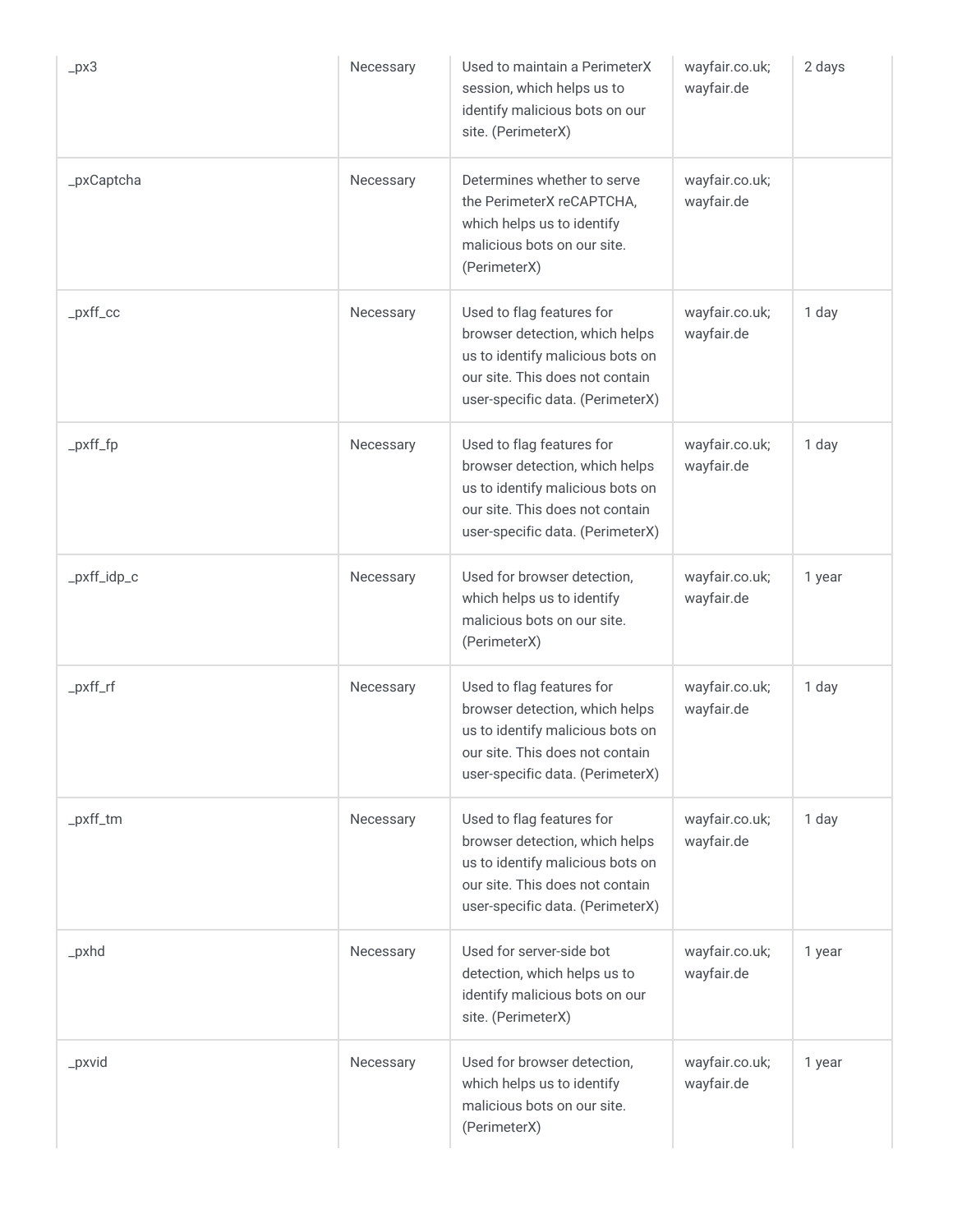| app_info               | Necessary | Used on Android to work<br>around a problem with<br>persistent login. If this cookie<br>were not set, it would cause<br>Android users to have to<br>repeatedly log in to their<br>Wayfair accounts. | wayfair.co.uk;<br>wayfair.de | 1 day                                      |
|------------------------|-----------|-----------------------------------------------------------------------------------------------------------------------------------------------------------------------------------------------------|------------------------------|--------------------------------------------|
| AppInterstitial        | Necessary | Used to save the last time the<br>app interstitial was shown to<br>ensure it is not shown to a user<br>more than once every 72 hours.                                                               | wayfair.co.uk;<br>wayfair.de | 3 days                                     |
| canary                 | Necessary | Used to expose a smaller<br>subset of users to newer<br>versions of the site so that<br>fewer users experience bugs<br>that would otherwise affect all<br>users.                                    | wayfair.co.uk;<br>wayfair.de | Maximum<br>based on<br>browser<br>settings |
| cc_post_exp            | Necessary | Monitors whether invalid<br>cookies are present that need<br>to be expired.                                                                                                                         | wayfair.co.uk;<br>wayfair.de | 7 days                                     |
| cc_pref_on             | Necessary | Used to help determine if<br>cookie filtering is enabled for<br>the current user.                                                                                                                   | wayfair.co.uk;<br>wayfair.de | 1 year                                     |
| cc_silent_test_enabled | Necessary | Used to help determine if the<br>current user is included in the<br>cookie filtering "silent test." We<br>use this to help us verify that<br>our cookie filtering is working<br>as expected.        | wayfair.co.uk;<br>wayfair.de | 8 hours                                    |
| ClickLocation          | Necessary | Used to determine where a user<br>clicks on the website in order to<br>understand and troubleshoot<br>navigation on the site.                                                                       | wayfair.co.uk;<br>wayfair.de | 1 second                                   |
| ClickLocationMetadata  | Necessary | Used to determine additional<br>details about the user's click on<br>the website to understand and<br>troubleshoot navigation on the<br>site.                                                       | wayfair.co.uk;<br>wayfair.de | 1 second                                   |
| CookiesPolicy          | Necessary | Used to determine if we show a<br>version of our cookie banner for                                                                                                                                  | wayfair.co.uk;<br>wayfair.de | 3650 days                                  |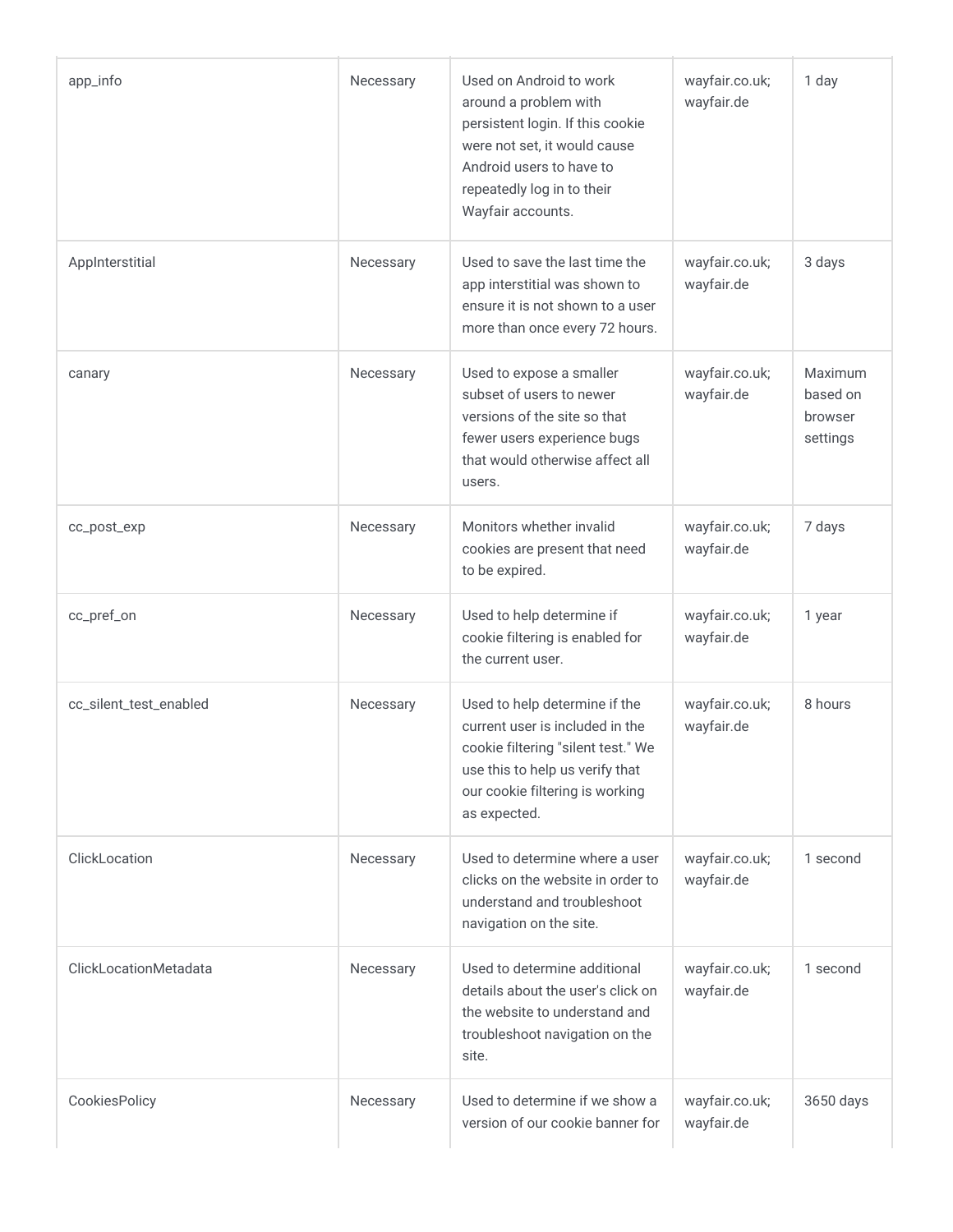|                 |           | non-European site visitors.                                                                                                                                                                                                           |                              |                                             |
|-----------------|-----------|---------------------------------------------------------------------------------------------------------------------------------------------------------------------------------------------------------------------------------------|------------------------------|---------------------------------------------|
| <b>CSN</b>      | Necessary | Remembers a postal code<br>provided by the user on the<br>website in order to present the<br>respective availability and<br>delivery information to that<br>user.                                                                     | wayfair.co.uk;<br>wayfair.de | Maximum<br>based on<br>browser<br>settings  |
| CSN_CSRF        | Necessary | Used to protect against CSRF<br>attacks. Without this cookie, the<br>site will not accept requests to<br>perform certain actions (e.g.<br>login and account edit).                                                                    | wayfair.co.uk;<br>wayfair.de | Session                                     |
| CSN_CT          | Necessary | Set to ensure a user is not<br>automatically logged out after a<br>20-minute logged in period<br>expires. If this cookie were not<br>set, users could potentially be<br>logged out mid-session.                                       | wayfair.co.uk;<br>wayfair.de | Maximum<br>based on<br>browser<br>settings  |
| csn_redir_caid  | Necessary | Set to avoid an infinite redirect<br>loop, which would ultimately<br>end with a page timing out<br>entirely. After the user is<br>redirected, the cookie is<br>deleted.                                                               | wayfair.co.uk;<br>wayfair.de | Deleted<br>immediately<br>after<br>redirect |
| csn_redir_gc    | Necessary | Set to prevent a redirect loop<br>when redirecting users to the<br>gift cards landing page.                                                                                                                                           | wayfair.co.uk;<br>wayfair.de | 10 minutes                                  |
| CSNADA          | Necessary | Used to help authenticate users<br>and convey the user's<br>authentication level. Without<br>this cookie, we don't have the<br>ability to recognize a user's log<br>in state, and the user would not<br>be able to check out on site. | wayfair.co.uk;<br>wayfair.de | 30 days                                     |
| <b>CSNBrief</b> | Necessary | Holds information on user's<br>geographic preferences so the<br>website can land them on the<br>right store. It also caches<br>details on the website for site<br>performance optimization and<br>prevents malicious site attacks.    | wayfair.co.uk;<br>wayfair.de | Maximum<br>based on<br>browser<br>settings  |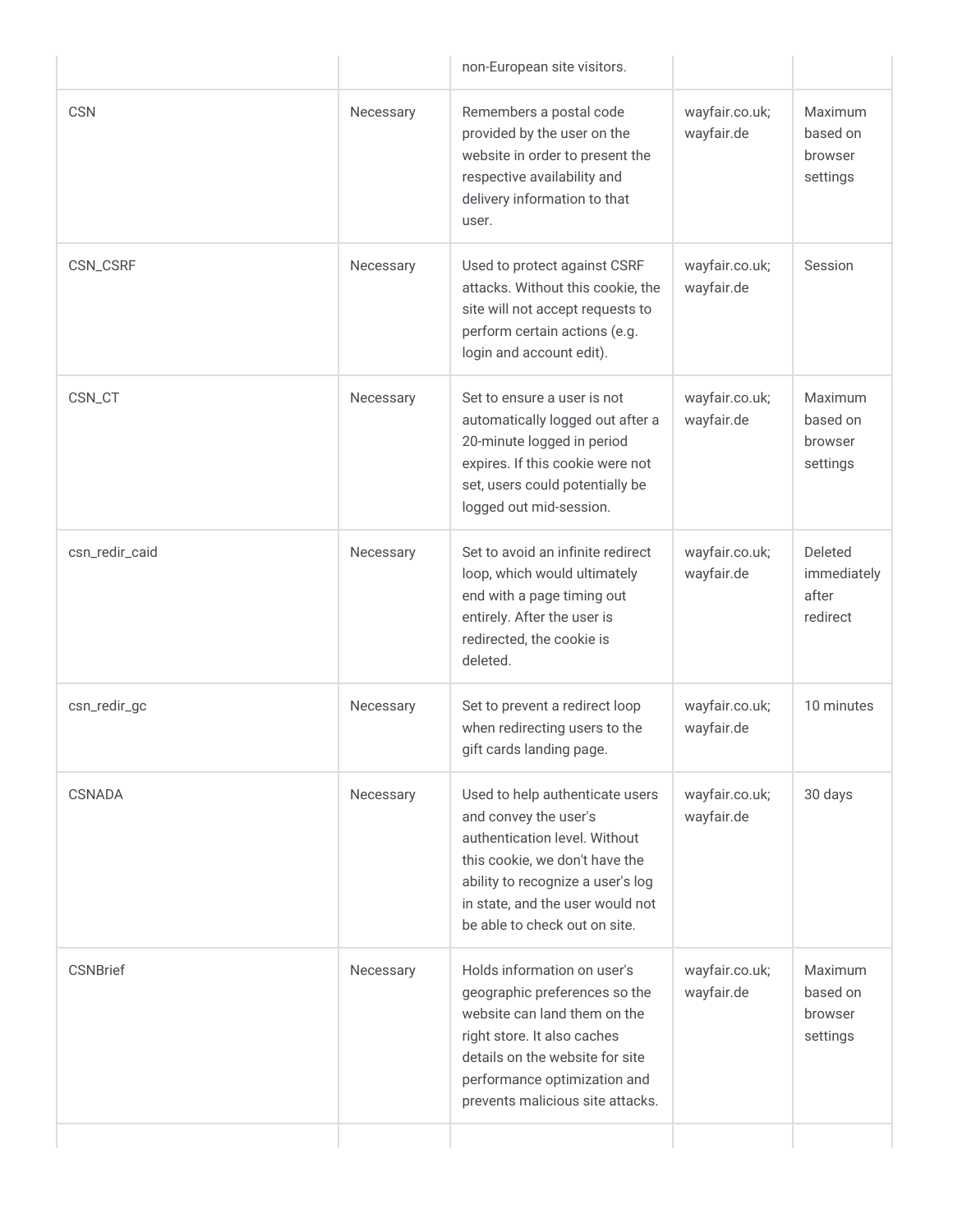| <b>CSNID</b>                   | Necessary | A user identifier that ensures<br>that users can use the shopping<br>cart, lists, registries, my<br>account and other features<br>without being forced to log in<br>repeatedly.                                                                                                                                                                                        | wayfair.co.uk;<br>wayfair.de | Maximum<br>based on<br>browser<br>settings        |
|--------------------------------|-----------|------------------------------------------------------------------------------------------------------------------------------------------------------------------------------------------------------------------------------------------------------------------------------------------------------------------------------------------------------------------------|------------------------------|---------------------------------------------------|
| <b>CSNUtId</b>                 | Necessary | Set as a device identifier used<br>to identify the user device<br>across sessions. Used to<br>enhance the user experience by<br>preventing one time features<br>like modal messages from<br>showing on every page. Also<br>used to identify non-human<br>activity on our properties and<br>potential malicious actors or<br>bots to improve overall site<br>security.  | wayfair.co.uk;<br>wayfair.de | <b>Maximum</b><br>based on<br>browser<br>settings |
| CustomerPortal.SurveyCompleted | Necessary | Determines whether a user has<br>been provided with a delivery<br>survey in order to suppress<br>repeated requests for<br>participation.                                                                                                                                                                                                                               | wayfair.co.uk;<br>wayfair.de | Session                                           |
| device_id                      | Necessary | Set as a device identifier used<br>to identify the user device<br>across sessions. Used to<br>enhance the user experience by<br>preventing one time features<br>like modal messages from<br>showing on every page. Also<br>used to identify non-human<br>activity on our properties and<br>potential malicious actors or<br>bots, to improve overall site<br>security. | wayfair.co.uk;<br>wayfair.de |                                                   |
| exCSNUtId                      | Necessary | Used to identify the user device<br>across sessions. Used to<br>enhance the user experience by<br>preventing one time features<br>like modal messages from<br>showing on every page. Also<br>used to identify non-human<br>activity on our properties and<br>potential malicious actors or<br>bots and to improve overall site                                         | wayfair.co.uk;<br>wayfair.de | <b>Maximum</b><br>based on<br>browser<br>settings |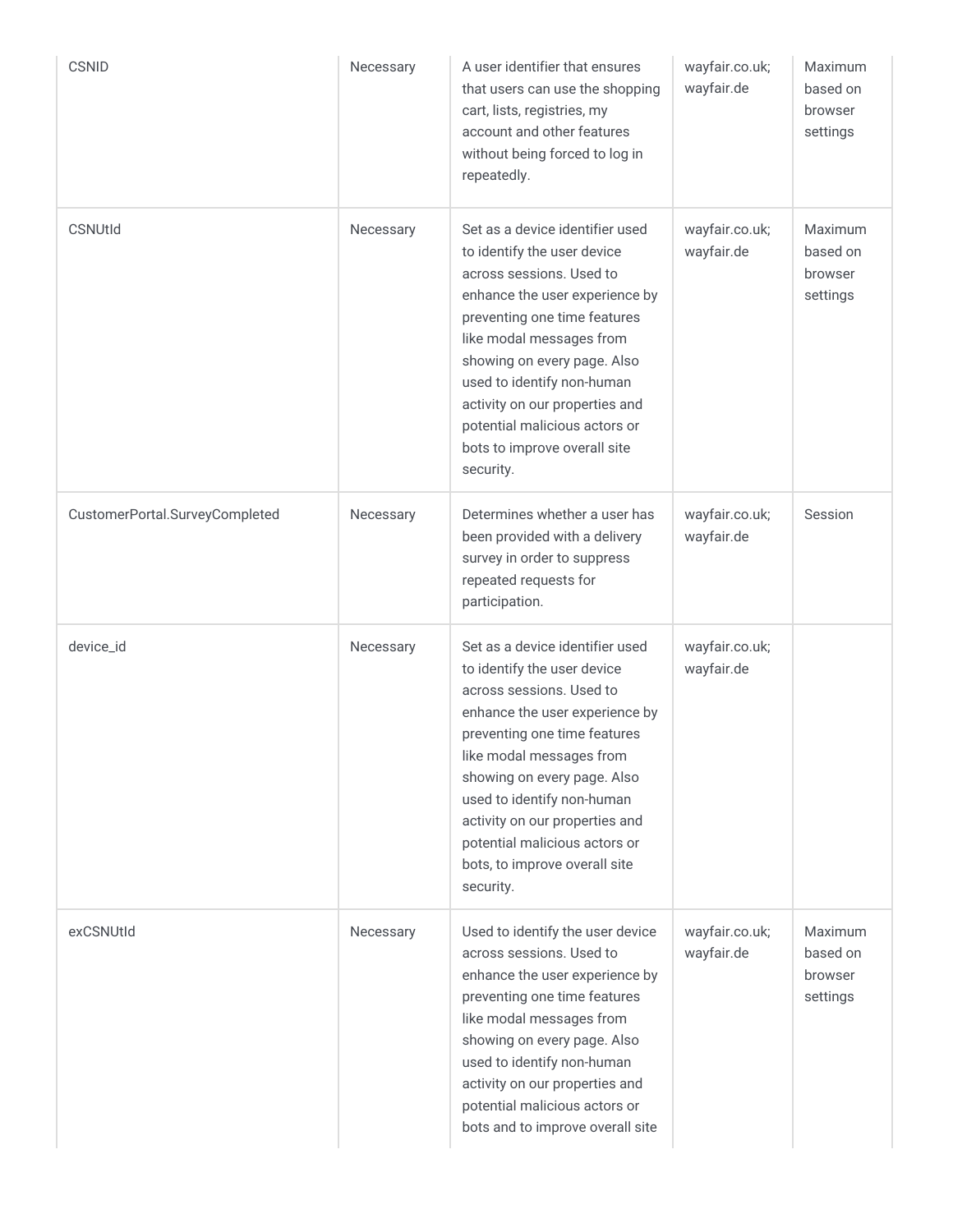|                                       |           | security.                                                                                                                                                                                                                                                                                                                                                                                                                                                          |                              |         |
|---------------------------------------|-----------|--------------------------------------------------------------------------------------------------------------------------------------------------------------------------------------------------------------------------------------------------------------------------------------------------------------------------------------------------------------------------------------------------------------------------------------------------------------------|------------------------------|---------|
| exit_intent_modal_desktop_shown_count | Necessary | Remembers a user's choice to<br>dismiss a Newsletter desktop<br>pop up in order to limit the<br>number of times it's shown to<br>them.                                                                                                                                                                                                                                                                                                                             | wayfair.co.uk;<br>wayfair.de | 1 day   |
| exit_intent_modal_mobile_shown        | Necessary | Remembers a user's choice to<br>dismiss a Newsletter mobile<br>pop up in order to limit the<br>number of times it's shown to<br>them.                                                                                                                                                                                                                                                                                                                              | wayfair.co.uk;<br>wayfair.de | 1 day   |
| EXITINTENT_MODAL_nooptinHardClosed    | Necessary | Remembers a user's choice to<br>dismiss a Newsletter pop up by<br>clicking anywhere on the<br>website in order to suppress the<br>pop up on future visits.                                                                                                                                                                                                                                                                                                         | wayfair.co.uk;<br>wayfair.de | 30 days |
| EXITINTENT_MODAL_nooptinSoftClosed    | Necessary | Remembers a user's choice to<br>dismiss a Newsletter pop up by<br>clicking anywhere on the<br>website in order to suppress the<br>pop up on future visits.                                                                                                                                                                                                                                                                                                         | wayfair.co.uk;<br>wayfair.de | 3 days  |
| featureDetect                         | Necessary | Used to determine features of<br>the device the user is on (i.e.<br>screen size, isTouch, is a phone<br>/ tablet / desktop) to display the<br>device-specific features<br>appropriately.                                                                                                                                                                                                                                                                           | wayfair.co.uk;<br>wayfair.de | Session |
| forcelogging                          | Necessary | We utilize logging onsite to be<br>able to record how are systems<br>are functioning to enable<br>debugging. This cookie controls<br>what and what volume of data<br>is sent to our logging systems.<br>When debugging a page, there<br>are many additional server<br>requests that are made besides<br>the main page load and<br>request. Without this cookie, we<br>wouldn't have a reliable way to<br>ensure we were capturing the<br>data from those requests. | wayfair.co.uk;<br>wayfair.de | 1 hour  |
| g_state                               | Necessary | Remembers a user's choice to                                                                                                                                                                                                                                                                                                                                                                                                                                       | wayfair.co.uk;               |         |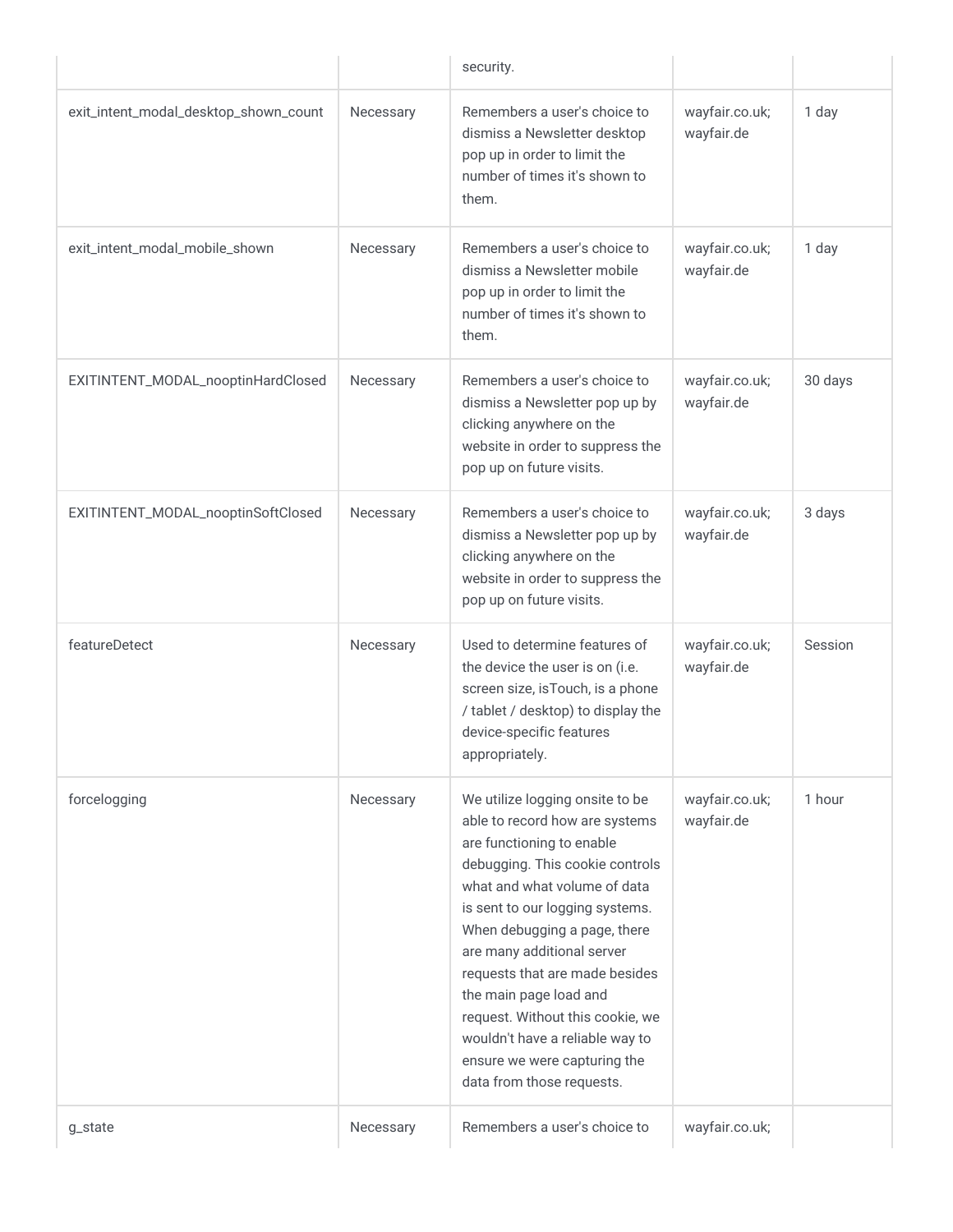|                                    |           | use, dismiss or ignore the<br>option to log into their Wayfair<br>Account via Google 1-tap in<br>order to determine whether to<br>present that login functionality<br>in the future. (Google)                                                                | wayfair.de                   |        |
|------------------------------------|-----------|--------------------------------------------------------------------------------------------------------------------------------------------------------------------------------------------------------------------------------------------------------------|------------------------------|--------|
| GatewayContinue                    | Necessary | Remembers a user's choice to<br>dismiss a Newsletter pop up in<br>order to limit the number of<br>times it's shown to them.                                                                                                                                  | wayfair.co.uk;<br>wayfair.de | 1 day  |
| GatewayDismiss                     | Necessary | Remembers a user's choice to<br>dismiss a Newsletter pop up in<br>order to limit the number of<br>times it's shown to them.                                                                                                                                  | wayfair.co.uk;<br>wayfair.de | 1 day  |
| hideGoogleYolo                     | Necessary | Remembers a user's choice to<br>use, dismiss or ignore the<br>option to log into their Wayfair<br>Account via Google 1-tap in<br>order to determine whether to<br>present that login functionality<br>in the future.                                         | wayfair.co.uk;<br>wayfair.de | 1 day  |
| i18nPrefs                          | Necessary | Used to determine customer<br>localization preferences such<br>as language, currency<br>formatting and time formatting.<br>Without this cookie, underlying<br>systems would not be able to<br>accurately determine current<br>language on the Wayfair sites. | wayfair.co.uk;<br>wayfair.de | 1 year |
| ibb                                | Necessary | Used to identify issues with<br>Wayfair-owned domains or<br>pages being unable to load in<br>the browser. Typically caused<br>by javascript being disabled or<br>a page / domain being blocked<br>by an adblocker.                                           | wayfair.co.uk;<br>wayfair.de | 1 day  |
| klarna-shopping-browser-session-id | Necessary | Used to execute credit card<br>payments and detect and<br>prevent fraud. The cookie<br>remembers the user in order to<br>enable the processing of<br>payments without the need for                                                                           | wayfair.co.uk;<br>wayfair.de |        |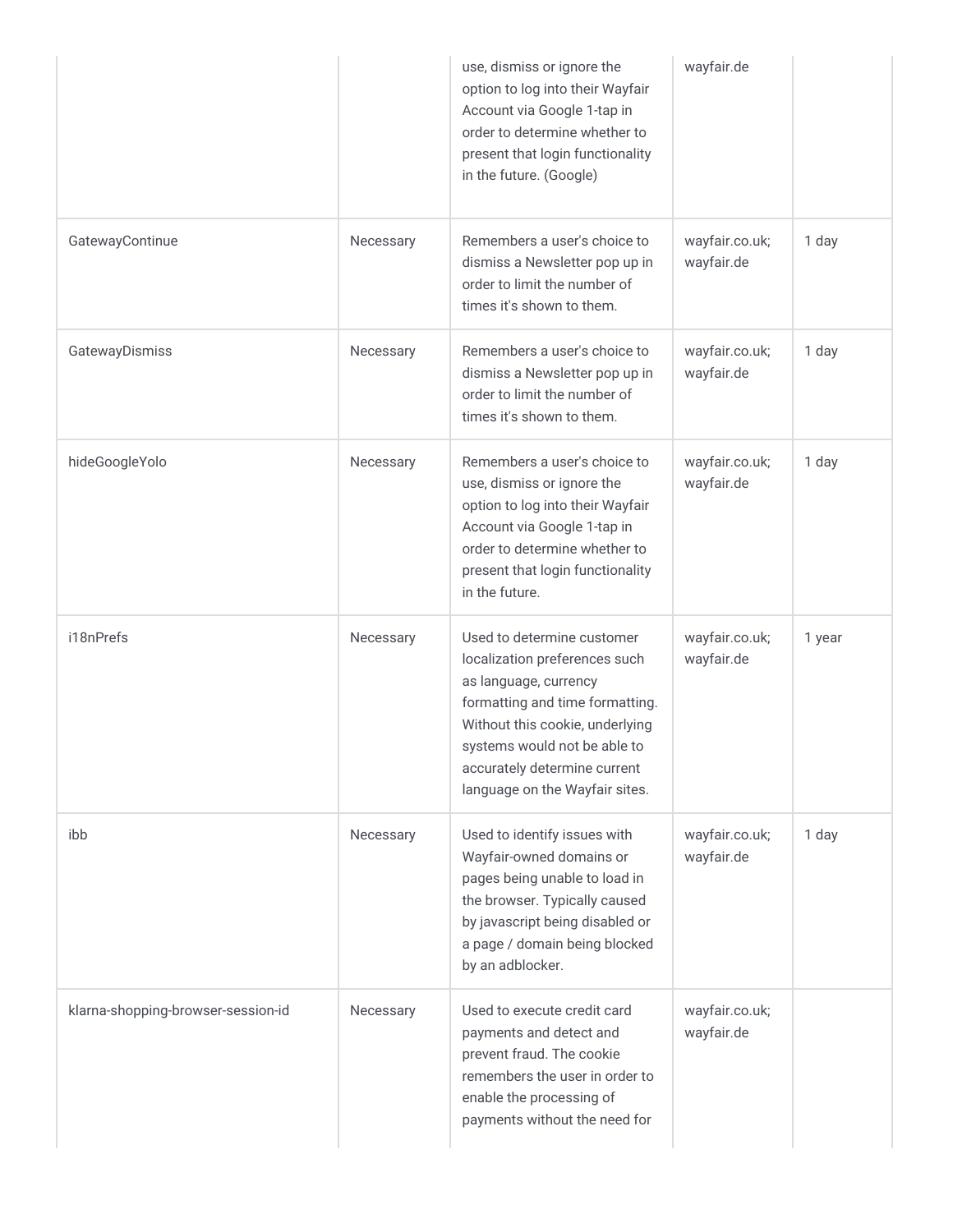|                                  |           | the website to collect or store<br>credit card information. (Klarna)                                                                                                                                                                                                            |                              |            |
|----------------------------------|-----------|---------------------------------------------------------------------------------------------------------------------------------------------------------------------------------------------------------------------------------------------------------------------------------|------------------------------|------------|
| lastRskxRun                      | Necessary | Used for fraud detection and<br>prevention. This contains<br>internal flags/timestamps used<br>by the Riskified beacon to<br>throttle beacon readings in<br>case of massive amounts of<br>beacon readings and doesn't<br>contain any information about<br>the user. (Riskified) | wayfair.co.uk;<br>wayfair.de |            |
| LowIntentModal_nooptinHardClosed | Necessary | Remembers a user's choice to<br>dismiss a Newsletter pop up by<br>clicking the "x" in order to<br>suppress the pop up on future<br>visits.                                                                                                                                      | wayfair.co.uk;<br>wayfair.de | 30 days    |
| LowIntentModal_nooptinSoftClosed | Necessary | Remembers a user's choice to<br>dismiss a Newsletter pop up by<br>clicking anywhere on the<br>website in order to suppress the<br>pop up on future visits.                                                                                                                      | wayfair.co.uk;<br>wayfair.de | 3 days     |
| LowIntentModalHardClosed         | Necessary | Remembers a user's choice to<br>dismiss a Newsletter pop up by<br>clicking the "x" in order to<br>suppress the pop up on future<br>visits.                                                                                                                                      | wayfair.co.uk;<br>wayfair.de | 30 days    |
| LowIntentModalSoftClosed         | Necessary | Remembers a user's choice to<br>dismiss a Newsletter pop up by<br>clicking anywhere on the<br>website in order to suppress the<br>pop up on future visits.                                                                                                                      | wayfair.co.uk;<br>wayfair.de | 3 days     |
| otx                              | Necessary | Used to determine the previous<br>website page viewed by a user<br>in order to understand and<br>troubleshoot navigation on the<br>site.                                                                                                                                        | wayfair.co.uk;<br>wayfair.de | 90 seconds |
| rCookie                          | Necessary | Used for fraud detection and<br>prevention. This is a unique<br>browser identifier, is used in<br>Riskified's linking features, and<br>helps analyze fraud patterns.<br>(Riskified)                                                                                             | wayfair.co.uk;<br>wayfair.de |            |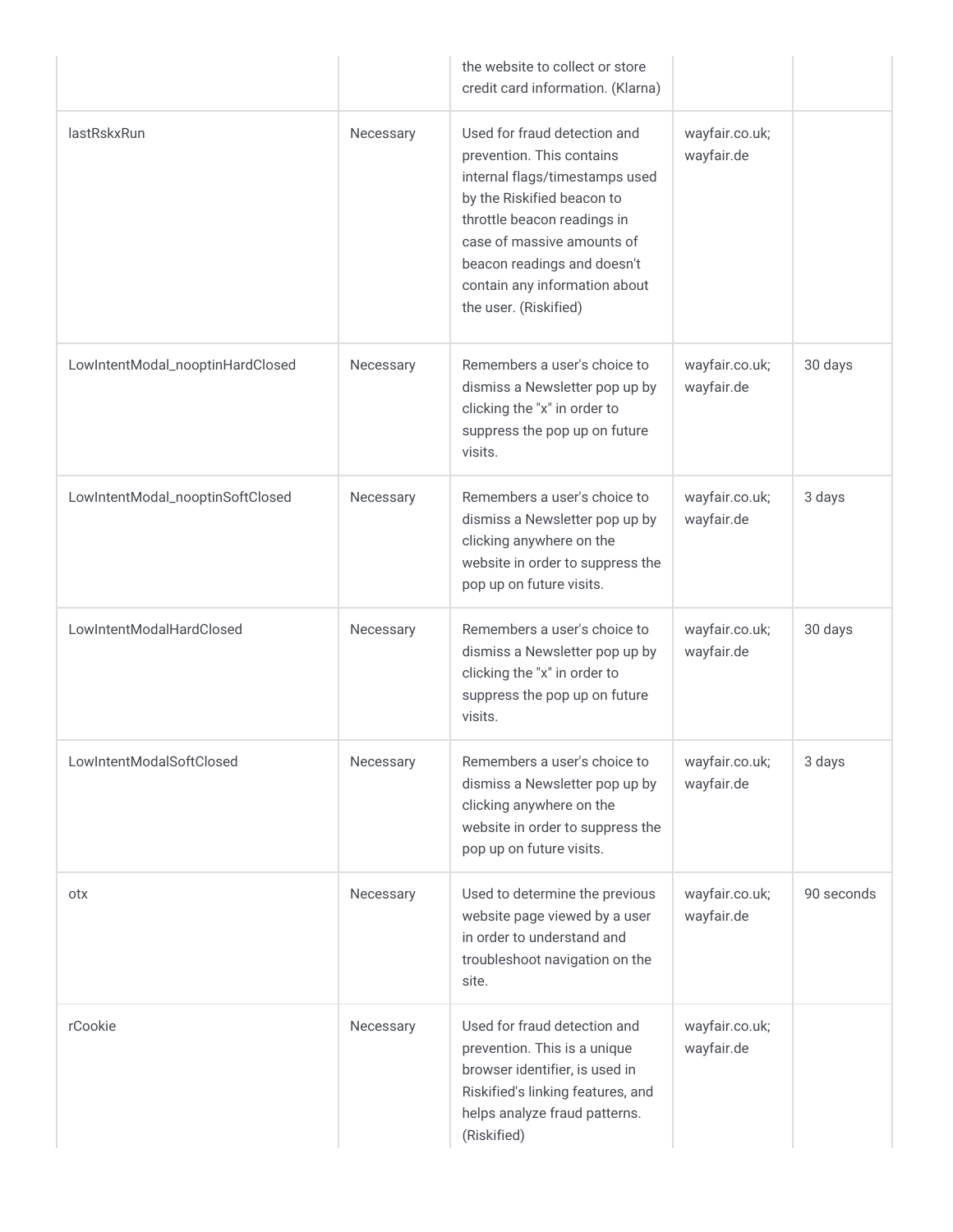| rskxRunCookie     | Necessary | Used for fraud detection and<br>prevention. This contains<br>internal flags/timestamps used<br>by the Riskified beacon to<br>throttle beacon readings in<br>case of massive amounts of<br>beacon readings and doesn't<br>contain any information about<br>the user. (Riskified)                                                                             | wayfair.co.uk;<br>wayfair.de |                                            |
|-------------------|-----------|-------------------------------------------------------------------------------------------------------------------------------------------------------------------------------------------------------------------------------------------------------------------------------------------------------------------------------------------------------------|------------------------------|--------------------------------------------|
| Scribe            | Necessary | Used to determine where a user<br>clicks on the website in order to<br>understand and troubleshoot<br>navigation on the site.                                                                                                                                                                                                                               | wayfair.co.uk;<br>wayfair.de | 1 second                                   |
| serverUAInfo      | Necessary | Used to determine browser-<br>specific attributes and device-<br>specific attributes in order to<br>best optimize the site for that<br>device (e.g. if the device has<br>touch capabilities, then enable<br>touch features; if the device has<br>a small screen size, adopt the<br>layout of the page).                                                     | wayfair.co.uk;<br>wayfair.de | Session                                    |
| <b>SFSID</b>      | Necessary | Provides a user with a<br>consistent experience over<br>multiple page visits (e.g.<br>without that cookie, items in a<br>user's cart would disappear<br>when browsing to the next page<br>of the website). It is also used<br>for security application (e.g. to<br>prevent malicious sites from<br>submitting unauthorized<br>requests on a user's behalf). | wayfair.co.uk;<br>wayfair.de | Session                                    |
| user_cookie_prefs | Necessary | Saves a user's cookie filtering<br>preferences. It specifies each<br>type of cookie (Customer<br>Preferences, Analytics,<br>Advertising) that the user<br>permits and we use this<br>information to control how we<br>filter other cookies.                                                                                                                 | wayfair.co.uk;<br>wayfair.de | Maximum<br>based on<br>browser<br>settings |
| vid               | Necessary | Identifies whether the user's<br>activity should be considered a                                                                                                                                                                                                                                                                                            | wayfair.co.uk;<br>wayfair.de | 200<br>minutes                             |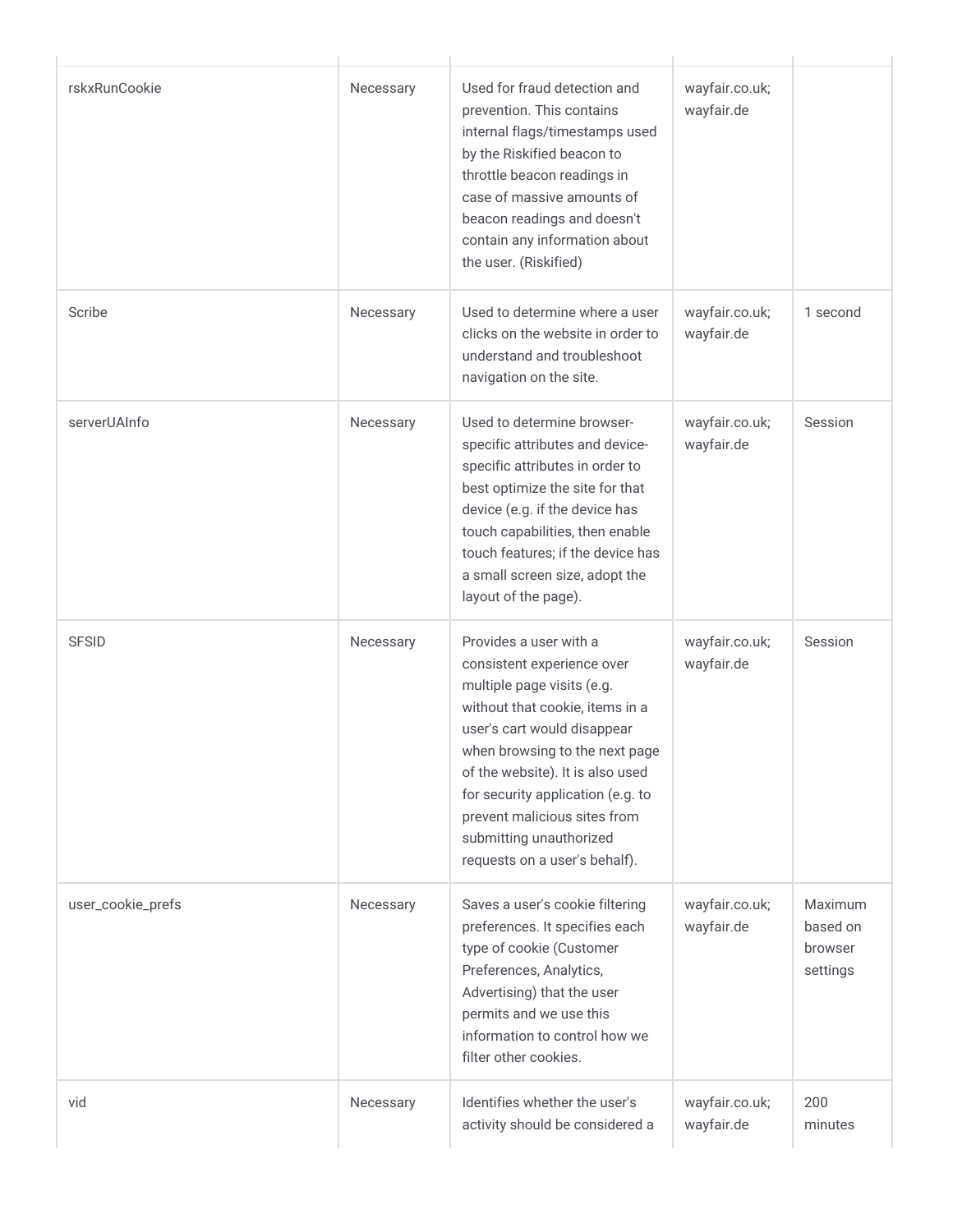|                                         |           | new session or part of an<br>existing session.                                                                                                                                                                                                                                                                                                                                     |                              |                                            |
|-----------------------------------------|-----------|------------------------------------------------------------------------------------------------------------------------------------------------------------------------------------------------------------------------------------------------------------------------------------------------------------------------------------------------------------------------------------|------------------------------|--------------------------------------------|
| waychatShouldChatHead<br>FollowCustomer | Necessary | Ensures that after a user<br>initiates a chat conversation,<br>the chat modal will follow them<br>as they navigate the site, until<br>they end the conversation.<br>Without this cookie, the chat<br>modal could disappear mid-<br>conversation, leaving the user<br>without a resolution to their<br>problem and requiring them to<br>contact our customer service<br>team again. | wayfair.co.uk;<br>wayfair.de | 3 hours                                    |
| waychatShouldInitializeVA               | Necessary | Guarantees customer chats are<br>routed to the appropriate<br>channel.                                                                                                                                                                                                                                                                                                             | wayfair.co.uk;<br>wayfair.de | 3 hours                                    |
| <b>WFCS</b>                             | Necessary | Remembers the datacenter<br>where the user's customer data<br>is stored to minimize latency<br>and ensure a fast website<br>experience.                                                                                                                                                                                                                                            | wayfair.co.uk;<br>wayfair.de | 1 year                                     |
| <b>WFDC</b>                             | Necessary | Remembers the datacenter<br>where the user's customer data<br>is stored to ensure a consistent<br>website experience for their<br>current session.                                                                                                                                                                                                                                 | wayfair.co.uk;<br>wayfair.de | 3 hours                                    |
| wfgelfs                                 | Necessary | Saves information about<br>unexpected errors and<br>exceptions like the number of<br>exceptions and types of<br>exceptions. It alerts engineers<br>to site breakages and without<br>setting this cookie, we run risk<br>allowing degraded experiences<br>to go unnoticed.                                                                                                          | wayfair.co.uk;<br>wayfair.de | Maximum<br>based on<br>browser<br>settings |
| wflang                                  | Necessary | Used to determine the user<br>language on the website.                                                                                                                                                                                                                                                                                                                             | wayfair.co.uk;<br>wayfair.de | Maximum<br>based on<br>browser<br>settings |
| <b>WFSID</b>                            | Necessary | Provides a user with a                                                                                                                                                                                                                                                                                                                                                             | wayfair.co.uk;               | Session                                    |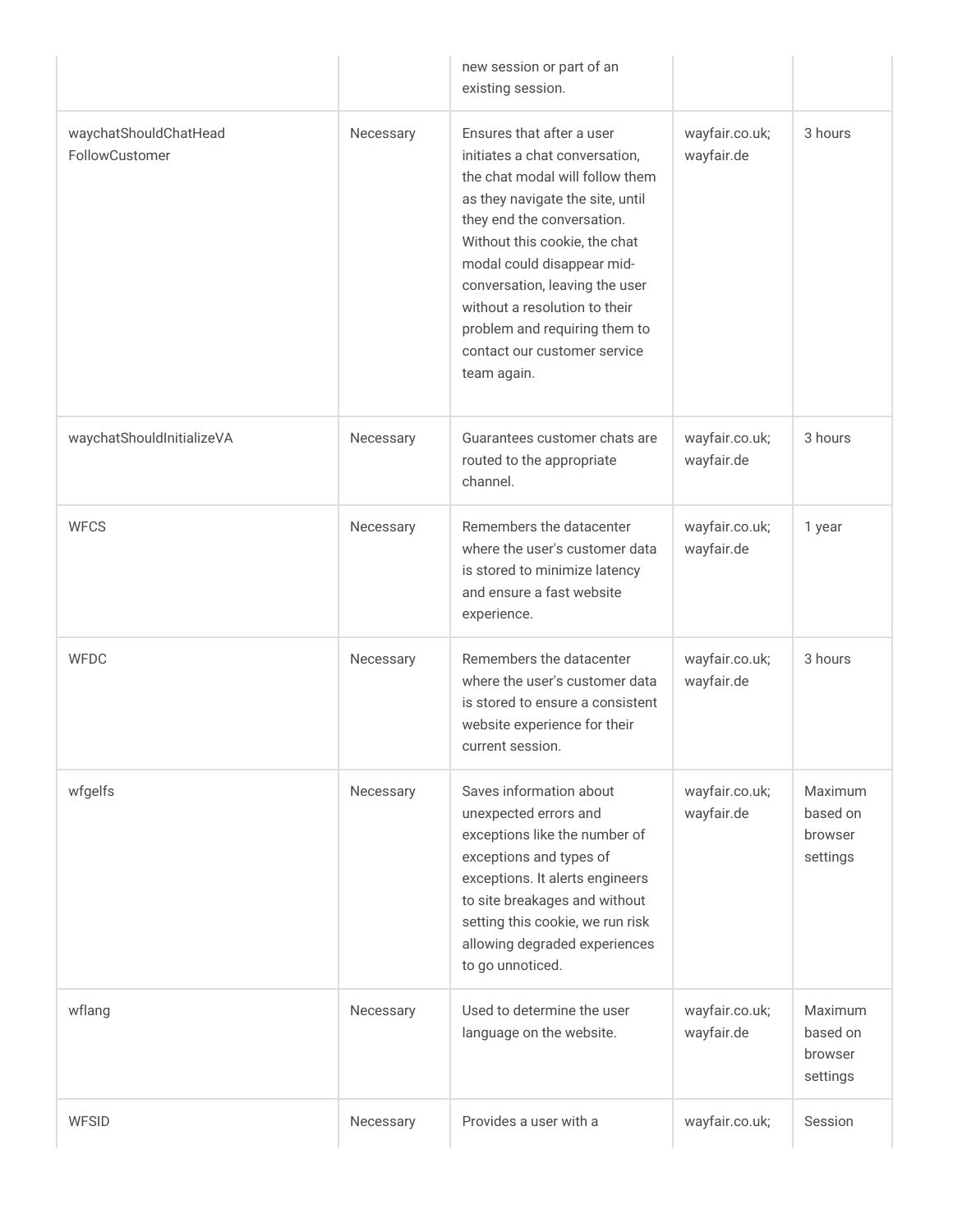|                                  |                         | consistent experience over<br>multiple page visits (e.g.<br>without this cookie, items in a<br>user's cart would disappear<br>when browsing to the next page<br>of the website). | wayfair.de                   |                                            |
|----------------------------------|-------------------------|----------------------------------------------------------------------------------------------------------------------------------------------------------------------------------|------------------------------|--------------------------------------------|
| categoryID                       | Customer<br>Preferences | Used to customize the<br>departments dropdown with<br>product subcategories based<br>on the page a user is on.                                                                   | wayfair.co.uk;<br>wayfair.de | Maximum<br>based on<br>browser<br>settings |
| CSN_WAN                          | Customer<br>Preferences | Used to easily identify whether<br>the user can login via faceid,<br>touchid, or other webauthn<br>platform authenticators using<br>the current user agent.                      | wayfair.co.uk;<br>wayfair.de | Maximum<br>based on<br>browser<br>settings |
| CSN_WAN_OPT_OUT                  | Customer<br>Preferences | Used to easily identify whether<br>a user has opted out of<br>webauthn enrollment for faceid,<br>touchid, or other webauthn<br>platform authenticators.                          | wayfair.co.uk;<br>wayfair.de | 90 days                                    |
| <b>CSNPersist</b>                | Customer<br>Preferences | Used to keep a B2B promotions<br>card from showing again after<br>the user has dismissed it.                                                                                     | wayfair.co.uk;<br>wayfair.de | Maximum<br>based on<br>browser<br>settings |
| customerHasPdpViews              | Customer<br>Preferences | Used to show the user recently<br>viewed products.                                                                                                                               | wayfair.co.uk;<br>wayfair.de | Maximum<br>based on<br>browser<br>settings |
| isInRedesignedB2BHeaderControl   | Customer<br>Preferences | Used for B2B A/B testing to<br>ensure the user stays in the<br>control group when navigating<br>across Wayfair sites.                                                            | wayfair.co.uk;<br>wayfair.de | Maximum<br>based on<br>browser<br>settings |
| isInRedesignedB2BHeaderVariation | Customer<br>Preferences | Used for B2B A/B testing to<br>ensure the user stays in the<br>variation group when navigating<br>across Wayfair sites.                                                          | wayfair.co.uk;<br>wayfair.de | Maximum<br>based on<br>browser<br>settings |
| <b>latestSearch</b>              | Customer<br>Preferences | Used to populate the search bar<br>with the user's most recent<br>search when they land on a<br>browse or keyword page after<br>executing a search.                              | wayfair.co.uk;<br>wayfair.de | Maximum<br>based on<br>browser<br>settings |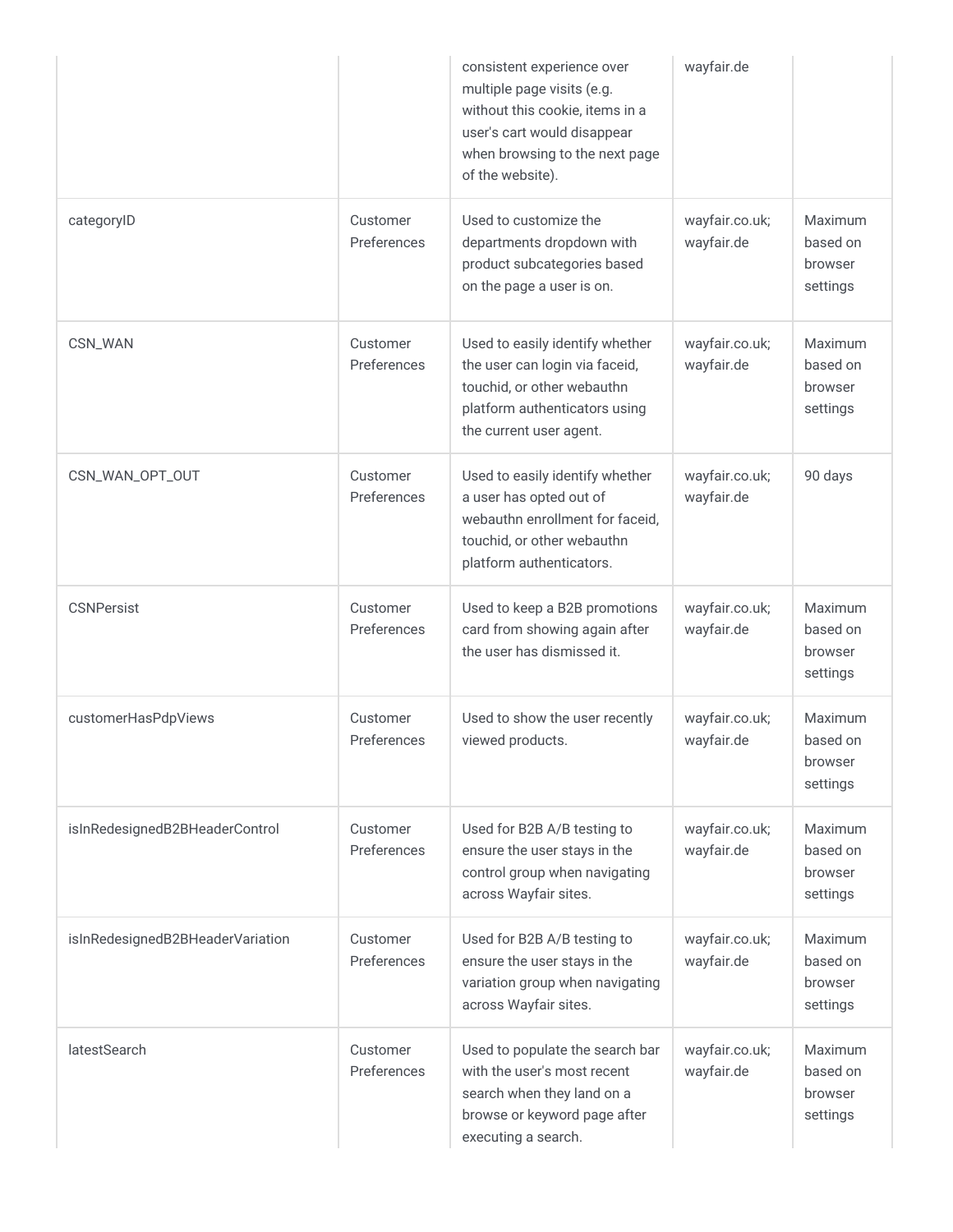| newsletter_promo_doi_sent          | Customer<br>Preferences | Hides the newsletter sign up<br>module on site if a user has<br>already signed up to email<br>newsletters.                                                                                                                                                                                                                                               | wayfair.co.uk;<br>wayfair.de | 60 days                                    |
|------------------------------------|-------------------------|----------------------------------------------------------------------------------------------------------------------------------------------------------------------------------------------------------------------------------------------------------------------------------------------------------------------------------------------------------|------------------------------|--------------------------------------------|
| openStylerPlanLaneDrawerOnPageLoad | Customer<br>Preferences | Used to pop open the Styler<br>drawer in the 3D Room Planner.<br>Without the cookie present,<br>upon going to the Styler page,<br>the drawer would not pop open<br>and the user would see the<br>create new Styler screen rather<br>than their list of existing rooms.<br>This cookie is created and<br>immediately deleted on load of<br>the next page. | wayfair.co.uk;<br>wayfair.de | Until the<br>next page<br>load             |
| PopupLastShown                     | Customer<br>Preferences | Used to determine if the current<br>user is eligible for certain pop<br>ups.                                                                                                                                                                                                                                                                             | wayfair.co.uk;<br>wayfair.de | 14 days                                    |
| reviewer_details                   | Customer<br>Preferences | Used to remember how a user's<br>name and location are<br>displayed next to product<br>reviews, which users can set or<br>change in their Account<br>Preferences.                                                                                                                                                                                        | wayfair.co.uk;<br>wayfair.de | 1 hour                                     |
| TriedAndTrueInvitationDismissed    | Customer<br>Preferences | Used to ensure the Tried and<br>True program invitation is not<br>shown to users who have<br>already accepted it.                                                                                                                                                                                                                                        | wayfair.co.uk;<br>wayfair.de | Maximum<br>based on<br>browser<br>settings |
| wf_smart_banner                    | Customer<br>Preferences | Hides the app download banner<br>that appears at the top of the<br>screen on mWeb if a user has<br>already dismissed it.                                                                                                                                                                                                                                 | wayfair.co.uk;<br>wayfair.de | 30 days                                    |
| $\lrcorner$ ga                     | Analytics               | Contains a randomly generated<br>User-ID. This ID enables Google<br>Analytics to recognize returning<br>users on this website and to<br>merge data from previous<br>visits. (Google)                                                                                                                                                                     | wayfair.co.uk;<br>wayfair.de | 2 years                                    |
| _ga_J3YZWPLC9N                     | Analytics               | Used to collect information that<br>is then aggregated to analyze<br>on-site behavior. (Google)                                                                                                                                                                                                                                                          | wayfair.co.uk                | 2 years                                    |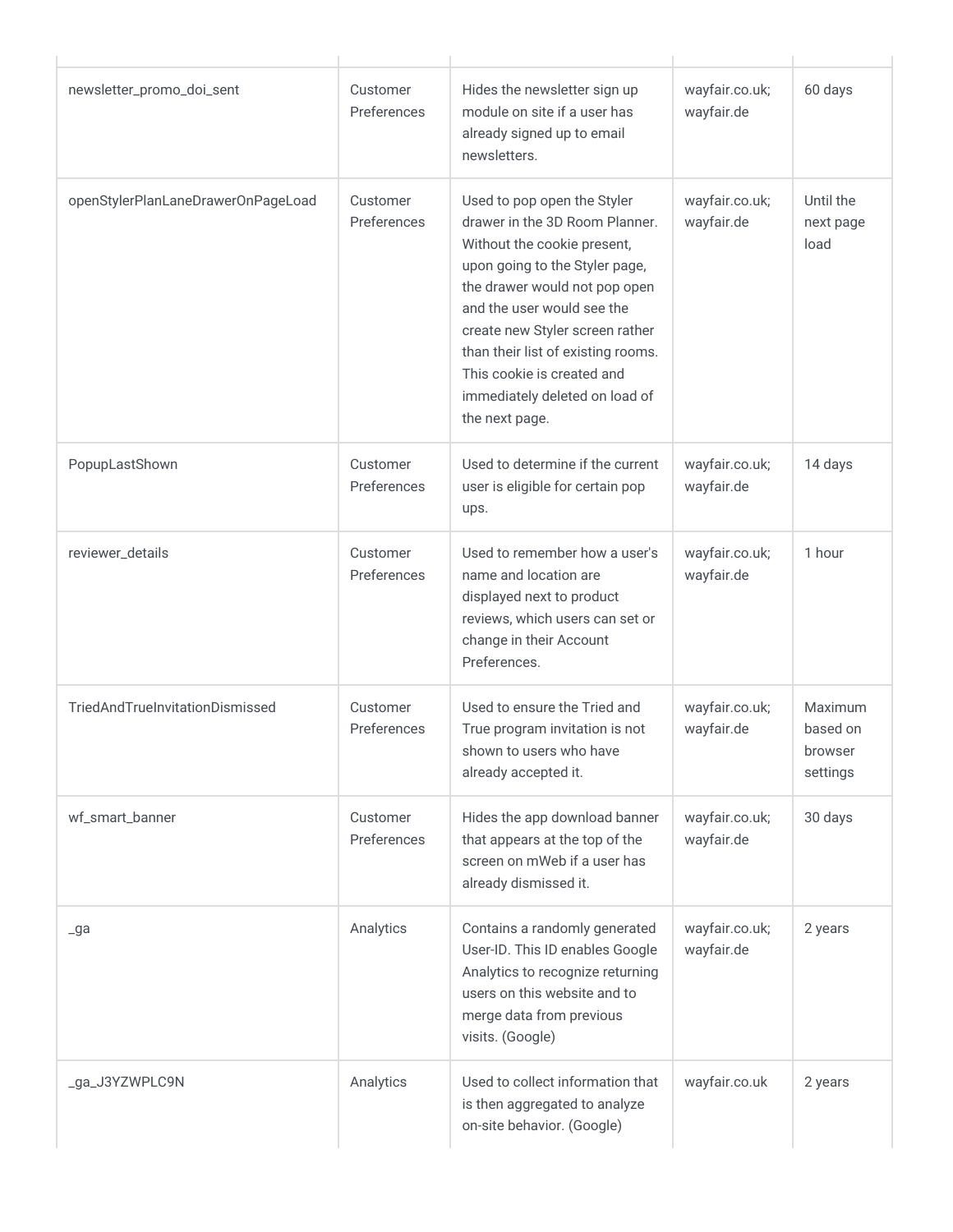| _gac_UA-#########-## | Analytics | This cookie is set when a user<br>clicks on a Google<br>advertisement to reach the<br>website. It contains information<br>about which ad was clicked, so<br>that achievements such as<br>orders or contact requests can<br>be attributed to the ad. (Google) | wayfair.co.uk;<br>wayfair.de | 90 days  |
|----------------------|-----------|--------------------------------------------------------------------------------------------------------------------------------------------------------------------------------------------------------------------------------------------------------------|------------------------------|----------|
| _gac_UA-2082020-1    | Analytics | Contains a randomly generated<br>User-ID. This ID enables Google<br>Analytics to recognize returning<br>users on this website and to<br>merge data from previous<br>visits. (Google)                                                                         | wayfair.co.uk;<br>wayfair.de | 90 days  |
| _gac_UA-33652774-3   | Analytics | This cookie is set when a user<br>clicks on a Google<br>advertisement to reach the<br>website. It contains information<br>about which ad was clicked, so<br>that achievements such as<br>orders or contact requests can<br>be attributed to the ad. (Google) | wayfair.co.uk;<br>wayfair.de | 90 days  |
| _gac_UA-5751623-10   | Analytics | This cookie is set when a user<br>clicks on a Google<br>advertisement to reach the<br>website. It contains information<br>about which ad was clicked, so<br>that achievements such as<br>orders or contact requests can<br>be attributed to the ad. (Google) | wayfair.co.uk;<br>wayfair.de | 91 days  |
| _gac_UA-7016910-6    | Analytics | This cookie is set when a user<br>clicks on a Google<br>advertisement to reach the<br>website. It contains information<br>about which ad was clicked, so<br>that achievements such as<br>orders or contact requests can<br>be attributed to the ad. (Google) | wayfair.co.uk;<br>wayfair.de | 90 days  |
| _gat                 | Analytics | Certain data is only sent to<br>Google Analytics once per<br>minute at most. The cookie has<br>a lifetime of one minute. As<br>long as it is set, certain data<br>transfers are blocked. (Google)                                                            | wayfair.co.uk;<br>wayfair.de | 1 minute |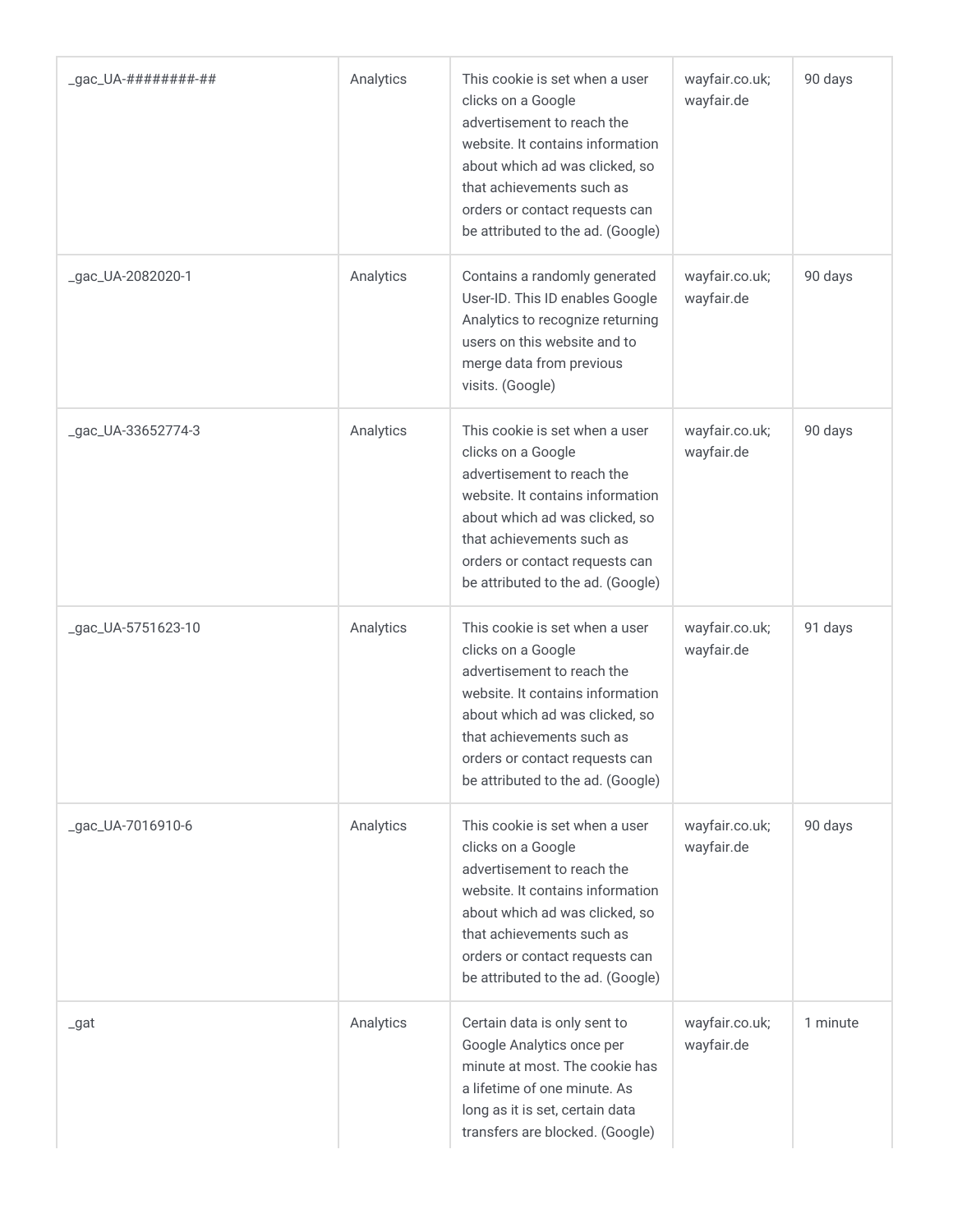| _gat_a                    | Analytics | Certain data is only sent to<br>Google Analytics once per<br>minute at most. The cookie has<br>a lifetime of ten minutes. As<br>long as it is set, certain data<br>transfers are blocked. (Google)                                                           | wayfair.co.uk;<br>wayfair.de | 10 minutes |
|---------------------------|-----------|--------------------------------------------------------------------------------------------------------------------------------------------------------------------------------------------------------------------------------------------------------------|------------------------------|------------|
| $_gat_b$                  | Analytics | Used to throttle requests to<br>Google analytics servers to limit<br>the requests sent from a user's<br>browser to Doubleclick.<br>(Google)                                                                                                                  | wayfair.co.uk;<br>wayfair.de | 10 minutes |
| _gat_gtag_UA_106855065_21 | Analytics | Used to throttle request rate. If<br>Google Analytics is deployed<br>via Google Tag Manager, this<br>cookie will be named_dc_gtm_<br>< property_id >. (Google)                                                                                               | wayfair.co.uk;<br>wayfair.de | 10 minutes |
| _gat_gtag_UA_7016910_6    | Analytics | Used to collect information that<br>is then aggregated to analyze<br>on-site behavior. (Google)                                                                                                                                                              | wayfair.co.uk                | 2 minutes  |
| _gat_UA-2081664-20        | Analytics | Used to throttle requests to<br>Google analytics servers to limit<br>the requests sent from a user's<br>browser to Doubleclick.<br>(Google)                                                                                                                  | wayfair.co.uk;<br>wayfair.de | 10 minutes |
| _gcl_aw                   | Analytics | This cookie is set when a user<br>clicks on a Google<br>advertisement to reach the<br>website. It contains information<br>about which ad was clicked, so<br>that achievements such as<br>orders or contact requests can<br>be attributed to the ad. (Google) | wayfair.co.uk;<br>wayfair.de |            |
| $\_gid$                   | Analytics | Contains a randomly generated<br>User-ID. This ID enables Google<br>Analytics to recognize returning<br>users on this website and to<br>merge data from previous<br>visits. (Google)                                                                         | wayfair.co.uk;<br>wayfair.de | 24 hours   |
| _RCRTX03                  | Analytics | Used to help track the success<br>of job postings. (Recruitics)                                                                                                                                                                                              | wayfair.co.uk;<br>wayfair.de |            |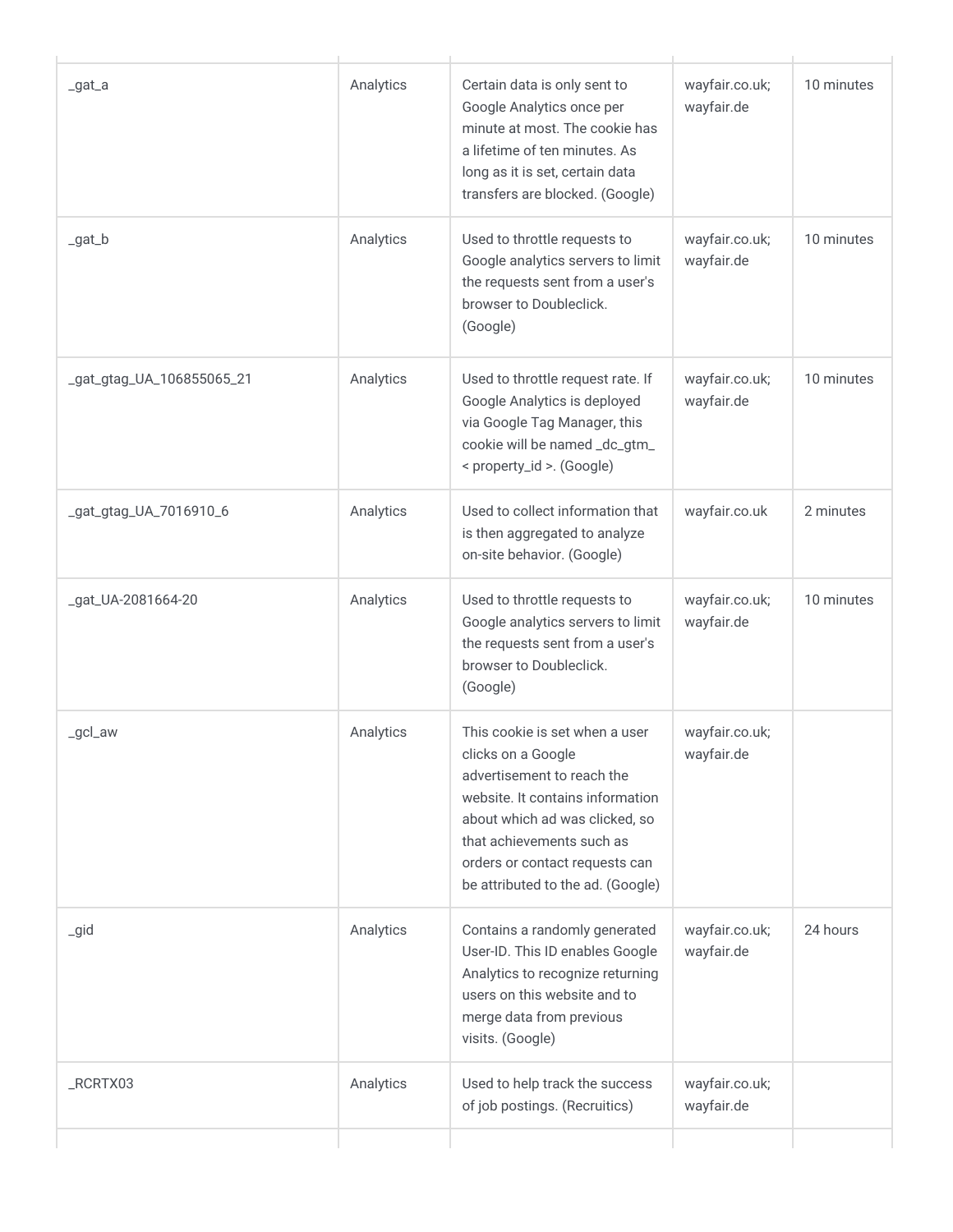| RCRTX03-samesite | Analytics | Used to help track the success<br>of job postings. (Recruitics)                                                                                                                      | wayfair.co.uk;<br>wayfair.de |                                            |
|------------------|-----------|--------------------------------------------------------------------------------------------------------------------------------------------------------------------------------------|------------------------------|--------------------------------------------|
| customField1     | Analytics | Tracks custom data in Scribe's<br>click tracking event WebClick<br>as a sub-cookie of the Scribe<br>cookie. (Scribe)                                                                 | wayfair.co.uk;<br>wayfair.de | 1 second                                   |
| customField2     | Analytics | Tracks custom data in Scribe's<br>click tracking event WebClick<br>as a sub-cookie of the Scribe<br>cookie. (Scribe)                                                                 | wayfair.co.uk;<br>wayfair.de | 1 second                                   |
| customField3     | Analytics | Tracks custom data in Scribe's<br>click tracking event WebClick<br>as a sub-cookie of the Scribe<br>cookie. (Scribe)                                                                 | wayfair.co.uk;<br>wayfair.de | 1 second                                   |
| fs_uid           | Analytics | Used to analyze on-site<br>behavior. This data provides<br>information that helps us<br>improve your site experience.<br>(Fullstory)                                                 | wayfair.co.uk;<br>wayfair.de | 1 year                                     |
| id               | Analytics | Tracks identifier in Scribe's<br>click tracking event WebClick<br>as a sub-cookie of the Scribe<br>cookie. (Scribe)                                                                  | wayfair.co.uk;<br>wayfair.de | 1 second                                   |
| index            | Analytics | Tracks position data in Scribe's<br>click tracking event WebClick<br>as a sub-cookie of the Scribe<br>cookie. (Scribe)                                                               | wayfair.co.uk;<br>wayfair.de | 1 second                                   |
| rx_jobid         | Analytics | Used to help us understand<br>how users are navigating the<br>Wayfair careers site. The data<br>in the cookie is the job id when<br>visiting a job description page.<br>(Recruitics) | wayfair.co.uk;<br>wayfair.de | Maximum<br>based on<br>browser<br>settings |
| sku              | Analytics | Tracks sku data in Scribe's click<br>tracking event WebClick as a<br>sub-cookie of the Scribe cookie.<br>(Scribe)                                                                    | wayfair.co.uk;<br>wayfair.de | 1 second                                   |
| ssm_au_c         | Analytics | Used by Google Tag Manager<br>and Google Analytics to save                                                                                                                           | wayfair.co.uk;<br>wayfair.de | 24 hours                                   |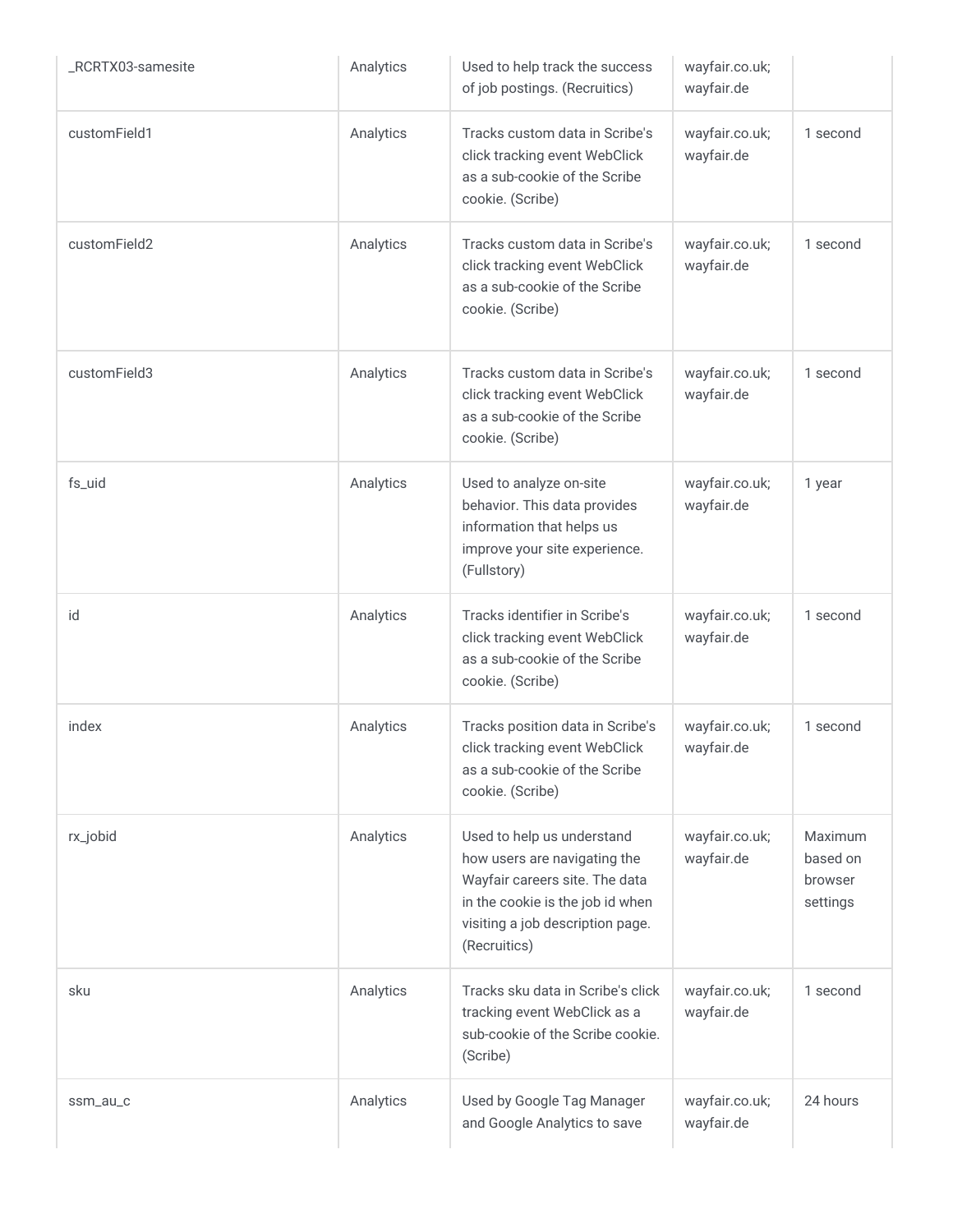|                        |             | user preferences. (Google)                                                                                                       |                              |          |
|------------------------|-------------|----------------------------------------------------------------------------------------------------------------------------------|------------------------------|----------|
| ssm_au_d               | Analytics   | Used by Google Tag Manager<br>and Google Analytics to save<br>user preferences. (Google)                                         | wayfair.co.uk;<br>wayfair.de | 24 hours |
| argus_page_visit_count | Advertising | Counts the number of times the<br>user has visited a given store,<br>so that our marketing team can<br>identify returning users. | wayfair.co.uk;<br>wayfair.de | 1 year   |

### **Advertising Cookie Providers**

#### **Bing (Microsoft)**

We use Microsoft Bing's ad platforms - specifically Bing's search related Ads and conversion tracking. Bing's web beacons are used on Wayfair properties to help personalize ads, optimize campaign performance in order to reduce costs, and to produce anonymous metrics and analytics, including conversion statistics related to ad campaigns. They accomplish this by using the beacons to limit the number of times you see an advertisement, to understand products you may be interested in, and to understand how effective a particular ad is in driving a user to make a purchase. The data they collect and cookies they may set are subject to their privacy policy and can be viewed here: [https://privacy.microsoft.com/en-gb/privacystatement.](https://privacy.microsoft.com/en-gb/privacystatement) You can change your preferences about the adverts you see on Bing by clicking here: [https://account.microsoft.com/privacy/ad-settings/.](https://account.microsoft.com/privacy/ad-settings/)

#### **Commission Junction (subsidiary of Conversant Media)**

We use Commission Junction to help manage affiliates that refer users to Wayfair sites. Commission Junction's web beacons are placed on our site to confirm that an affiliate has successfully sent traffic to our site and give them credit for it. Affiliates receive a commission upon success confirmation through this process of using Commission Junction's beacons. The data they collect and cookies they may set are subject to their privacy policy and can be viewed here: [https://www.conversantmedia.com/legal/privacy.](https://www.conversantmedia.com/legal/privacy) You can change your preferences about interest-based advertising from Commission Junction here: [https://www.conversantmedia.com/optout.](https://www.conversantmedia.com/optout)

#### **Criteo**

Criteo specializes in creating and delivering personalized advertising through "Criteo Dynamic Retargeting" and "Criteo Sponsored Products." We utilize Criteo as an advertising service provider and utilize their web beacons to help personalize advertisements on the Criteo platform. Criteo uses these beacons to better understand what products you may be interested in and use that information to display ads related to those products to you. The data they collect and cookies they may set are subject to their privacy policy and can be viewed here (including the option to deactivate the Criteo services): [https://www.criteo.com/privacy/.](https://www.criteo.com/privacy/)

#### **Facebook**

We utilize Facebook as an advertising service provider and their web beacons (i.e. the Facebook Pixel) to help personalize advertisements on the Facebook platform. For this purpose, we may use and share information about how you use Wayfair and certain personal information about you with Facebook via the Facebook Pixel and by sending the information directly from our servers. This enables Facebook to help us deliver more relevant advertisements, and to produce anonymous metrics and analytics, including conversion statistics related to ad campaigns. They accomplish this by using the beacons to limit the number of times you see an advertisement, to understand products you may be interested in and to understand how effective a particular ad is in driving a user to make a purchase.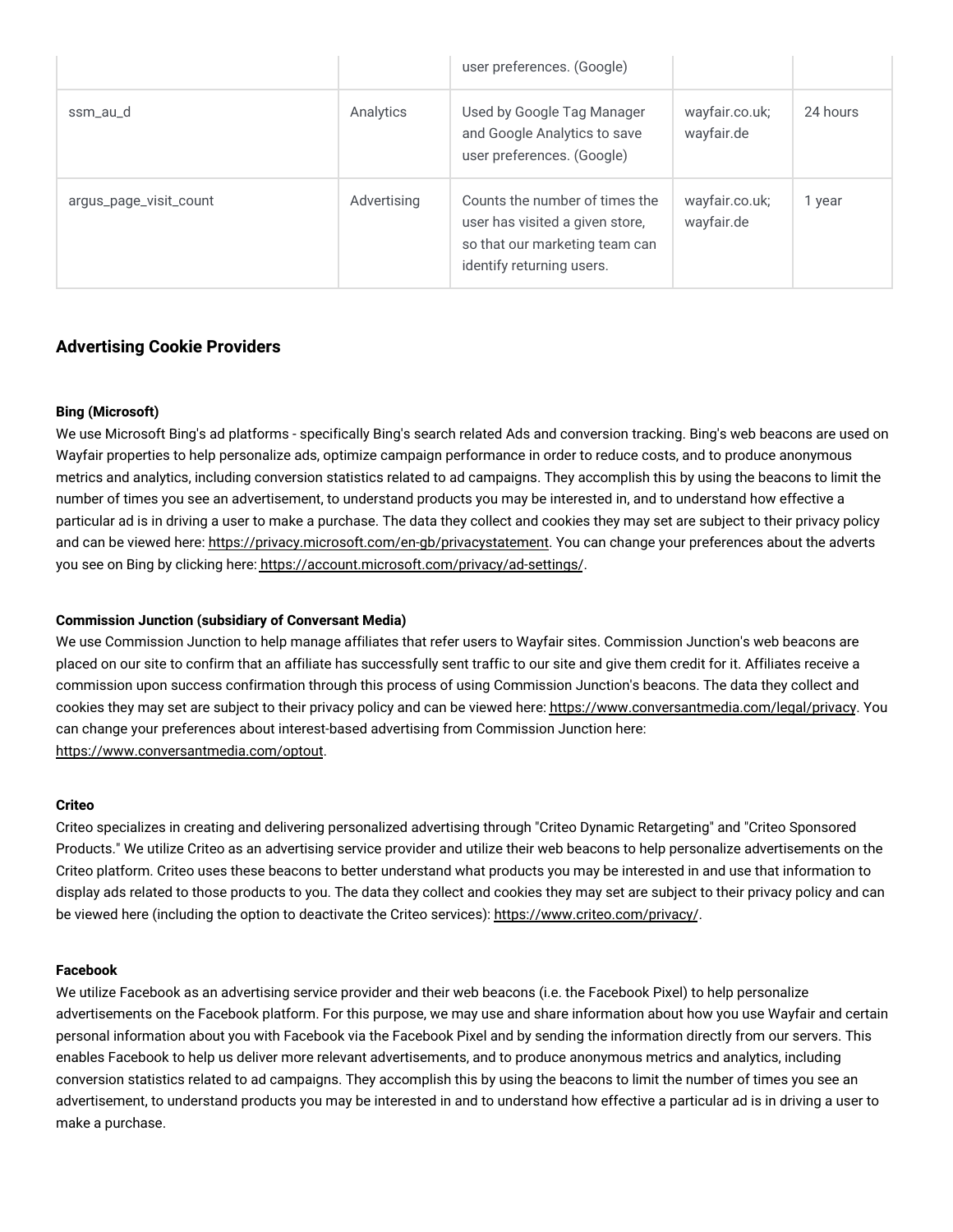Within the scope of online behavioral advertising, we also use the Facebook tool Custom Audience. We generate a hash value from your data (which may include name, email address, gender, date of birth, phone number, city, state and postcode) and send it to Facebook for analysis and marketing purposes. Facebook compares the hash value with the hash values of their own user data they already have. Through this comparison, Facebook learns which of our users is also a Facebook user. We learn whether a match exists and can target our advertising measures.

The data they collect and cookies they may set are subject to their privacy policy. You can read more and change your preferences on Facebook here: [https://www.facebook.com/privacy/explanation.](https://www.facebook.com/privacy/explanation)

#### **Google (Advertising Services)**

We utilize Google's ad platforms—specifically Product Listing Ads, Adwords, Search Engine Ads, and Ad Serving. Google's web beacons are used on Wayfair properties to help personalize ads, optimize campaign performance in order to reduce costs, and to produce anonymous metrics and analytics, including conversion statistics related to ad campaigns. They accomplish this by using the beacons to limit the number of times you see an advertisement, to understand products you may be interested in, and to understand how effective a particular ad is in driving a user to make a purchase. The data they collect and cookies they may set are subject to their privacy policy and can be viewed here: [https://policies.google.com/privacy.](https://policies.google.com/privacy) You can change your preferences about the adverts you see on Google by clicking here: [www.google.com/settings/ads.](www.google.com/settings/ads)

#### **LiveIntent**

We use LiveIntent as an advertising service provider and their web beacons help us personalize advertisements on the LiveIntent platform. The web beacons limit the number of times a customer sees an advertisement and help understand how effective a particular ad is in driving consumer marketing email subscriptions. The data they collect and cookies they may set are subject to their privacy policy and can be viewed here: [https://www.liveintent.com/services-privacy-policy.](https://www.liveintent.com/services-privacy-policy/)

#### **Moebel.de**

Moebel.de is a furniture and interior design portal that refers users to Wayfair's sites. Their web beacons are used for conversion tracking purposes and are placed on our site in order to optimize the traffic that they send over to Wayfair. The data they collect and cookies they may set are subject to their privacy policy and can be viewed here: [https://www.moebel.de/datenschutz.](https://www.moebel.de/datenschutz)

#### **Pinterest**

We utilize Pinterest as an advertising service provider and their web beacons to help personalize advertisements on the Pinterest platform. These web beacons enable Pinterest to help us deliver more relevant advertisements, and to produce anonymous metrics and analytics, including conversion statistics related to ad campaigns. They accomplish this by using the beacons to limit the number of times you see an advertisement, to understand products you may be interested in and to understand how effective a particular ad is in driving a user to make a purchase. The data they collect and cookies they may set are subject to their privacy policy and can be viewed here: [https://policy.pinterest.com/en/privacy-policy.](https://policy.pinterest.com/en/privacy-policy) You can change your preferences about the adverts you see on Pinterest by clicking here: [https://help.pinterest.com/en-gb/article/personalized-ads-on-pinterest.](https://help.pinterest.com/en-gb/article/personalized-ads-on-pinterest)

#### **Taboola**

We utilize Taboola as an advertising service provider and their web beacons to help personalize advertisements on the Taboola platform. Taboola is used on many websites across the internet to display content-based advertisements. Their web beacons enable Taboola to help them deliver more relevant advertisements. They accomplish this by using the beacons to limit the number of times you see an advertisement, to understand products you may be interested in and to understand how effective a particular ad is in driving a consumer to subscribe to marketing emails. The data they collect and cookies they may set are subject to their privacy policy and can be viewed here (including the option to deactivate interest-based ads from Taboola): [https://policies.taboola.com/en/privacy-policy/.](https://policies.taboola.com/en/privacy-policy/)

#### **Xandr (AppNexus)**